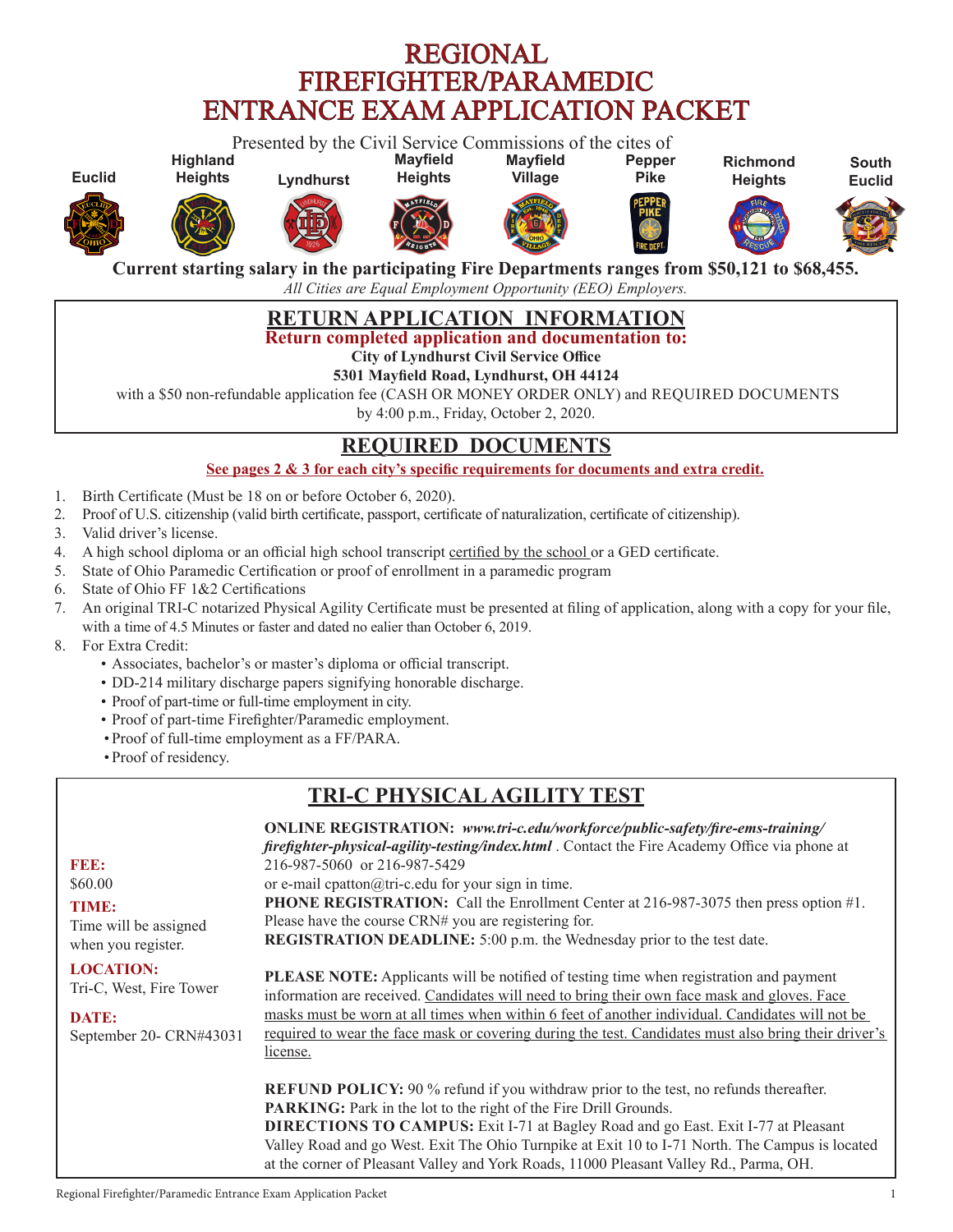**Please see each city's additional requirements, extra credit, and benefits information. Each city will independently establish their own respective eligibility lists based on their specific requirements following the minimum passage of 70% on the written exam and calculation of respective extra credit points/percentages.**

### **ADDITIONAL GENERAL REQUIREMENTS / DISQUALIFICATIONS**

- Must be in good health and be mentally and physically fit. Firefighter/Paramedics will be required to participate in an active physical fitness and conditioning programs throughout their entire career to meet certain physical requirements as prescribed by departmental rules and regulations.
- Must have self control and willingness to adapt to military-like discipline.
- Must have the ability to work well with others. Firefighter/Paramedics work closely with shift members for long periods of time and must able to work in a team concept.
- Must possess basic computer and keyboarding skills.
- Must pass a criminal background investigation and have good moral character and habits substantiated by a confidential investigation conducted by the Police Department's Investigative Division. Polygraph and/or CVSA, medical and psychological exams and interviews will be announced to applicants at a later date.
- Upon appointment to fill a vacancy, applicant shall establish continuous residency within the State of Ohio.

**Disqualification of Eligible**: If at any time after the creation of an Eligibility List the Commission has reason to believe that any person whose name appears on such list is disqualified for appointment because of incapacity developed subsequent to his examination, because of false statements made in his application or for other just and reasonable cause, said person shall be notified and given an opportunity to be heard. If said person fails to appear for such hearing, or it is established at such hearing that said eligible is disqualified or incapacitated for appointment, his name shall be removed from the Eligibility List.

|                                                                   | <b>EUCLID</b>                                                                                                                                                    | <b>HIGHLAND</b>                                                                                                        | <b>LYNDHURST</b>                                                                                                                                                                                                                                                                                      | <b>MAYFIELD</b>                                                                                                                                  | <b>MAYFIELD</b>                                                                                                                                                                                                                                                                                                                                                                                                                                                                                              | <b>PEPPER</b>                                                                                                                                                                                                                                                                    | <b>RICHMOND</b>                                                                                        | <b>SOUTH</b>                                                                                                                           |
|-------------------------------------------------------------------|------------------------------------------------------------------------------------------------------------------------------------------------------------------|------------------------------------------------------------------------------------------------------------------------|-------------------------------------------------------------------------------------------------------------------------------------------------------------------------------------------------------------------------------------------------------------------------------------------------------|--------------------------------------------------------------------------------------------------------------------------------------------------|--------------------------------------------------------------------------------------------------------------------------------------------------------------------------------------------------------------------------------------------------------------------------------------------------------------------------------------------------------------------------------------------------------------------------------------------------------------------------------------------------------------|----------------------------------------------------------------------------------------------------------------------------------------------------------------------------------------------------------------------------------------------------------------------------------|--------------------------------------------------------------------------------------------------------|----------------------------------------------------------------------------------------------------------------------------------------|
|                                                                   |                                                                                                                                                                  | <b>HEIGHTS</b>                                                                                                         |                                                                                                                                                                                                                                                                                                       | <b>HEIGHTS</b>                                                                                                                                   | <b>VILLAGE</b>                                                                                                                                                                                                                                                                                                                                                                                                                                                                                               | <b>PIKE</b>                                                                                                                                                                                                                                                                      | <b>HEIGHTS</b>                                                                                         | <b>EUCLID</b>                                                                                                                          |
| Age                                                               | No applicant<br>shall be eligible<br>for appointment<br>who is less than<br>20 years of age<br>or subsequent to<br>the applicant's<br>41 <sup>st</sup> birthday. | No applicant<br>shall be eligible<br>for appointment<br>subsequent to the<br>applicant's 41 <sup>st</sup><br>birthday. | No applicant shall No applicant<br>be eligible for<br>appointment<br>subsequent to<br>the applicant's<br>$31st$ birthday<br>unless the<br>qualified person<br>is a member in<br>good standing<br>of the Ohio<br>Police & Fire<br>Pension Fund<br>continuously<br>since age 31 but<br>not over age 40. | shall be eligible<br>for appointment<br>who is less than<br>21 years of age<br>or subsequent<br>to the applicant's<br>35 <sup>th</sup> birthday. | No applicant<br>shall be eligible for<br>appointment who<br>is not least 18 years<br>of age or older than<br>32years of age or so<br>long as not over 41<br>years of age, provided unless the<br>the person has prior<br>service as a firefighter<br>and qualifies as being<br>a member of the Ohio<br>Police and Fireman's<br>Disability and Pension Police & Fire<br>fund and provided<br>that such service and<br>membership has been<br>continuous since the<br>firefighter attained 32<br>years of age. | No applicant shall No applicant<br>be eligible for<br>appointment<br>subsequent to<br>the applicant's<br>31 <sup>st</sup> birthday<br>qualified person<br>is a member in<br>good standing<br>of the Ohio<br>Pension Fund<br>continuously<br>since age 31 but<br>not over age 36. | shall be eligible<br>for appointment<br>subsequent to<br>the applicant's<br>41 <sup>st</sup> birthday. | No applicant<br>shall be eligible<br>to sit for the<br>entrance exam<br>subsequent to<br>the applicant's<br>35 <sup>th</sup> birthday. |
| Agility                                                           | Time of 4.5<br>Minutes or faster<br>and dated no<br>earlier than<br>Oct. 6, 2019.                                                                                | Time of 4.5<br>Minutes or faster<br>and dated no<br>earlier than<br>Oct. 6, 2019.                                      | Time of 4.5<br>Minutes or faster<br>and dated no<br>earlier than<br>Oct. 6, 2019.                                                                                                                                                                                                                     | Time of 4.5<br>Minutes or faster<br>and dated no<br>earlier than<br>Oct. 6, 2019.                                                                | Time of 4.5<br>Minutes or faster<br>and dated no<br>earlier than<br>Oct. 6, 2019.                                                                                                                                                                                                                                                                                                                                                                                                                            | Time of 4.5<br>Minutes or faster<br>and dated no<br>earlier than<br>Oct. 6, 2019.                                                                                                                                                                                                | Time of 4.5<br>Minutes or faster<br>and dated no<br>earlier than<br>Oct. 6, 2019.                      | Time of 4.5<br>Minutes or faster<br>and dated no<br>earlier than<br>Oct. 6, 2019.                                                      |
| $\mathbf{\Omega}$<br>$\overline{\frac{\text{Onio}}{\text{E1}}\&}$ | Not required<br>for exam or<br>appointment.                                                                                                                      | Not required<br>for exam or<br>appointment.                                                                            | Must have<br>certification at time<br>of appointment.                                                                                                                                                                                                                                                 | Must have<br>certification at time<br>of appointment.                                                                                            | Must have<br>certification prior<br>to certification of<br>list.                                                                                                                                                                                                                                                                                                                                                                                                                                             | Must have<br>certification<br>at time of<br>certification of list.                                                                                                                                                                                                               | Must have<br>certification at<br>time of exam.                                                         | Not required<br>for exam or<br>appointment.                                                                                            |
| Para. Cert.                                                       | Must have<br>certification<br>at time of<br>appointment.                                                                                                         | Must have<br>certification<br>at time of<br>appointment.                                                               | Must have<br>certification<br>at time of<br>appointment.                                                                                                                                                                                                                                              | Must have<br>be erolled in<br>a paramedic<br>program at time<br>of exam.                                                                         | Must have<br>certification prior<br>to certification of<br>list.                                                                                                                                                                                                                                                                                                                                                                                                                                             | Must have<br>certification at time<br>of certification of<br>list.                                                                                                                                                                                                               | Must have<br>certification at<br>time of exam.                                                         | Not required<br>for exam or<br>appointment.                                                                                            |

# **INDIVIDUAL CITY REQUIREMENTS**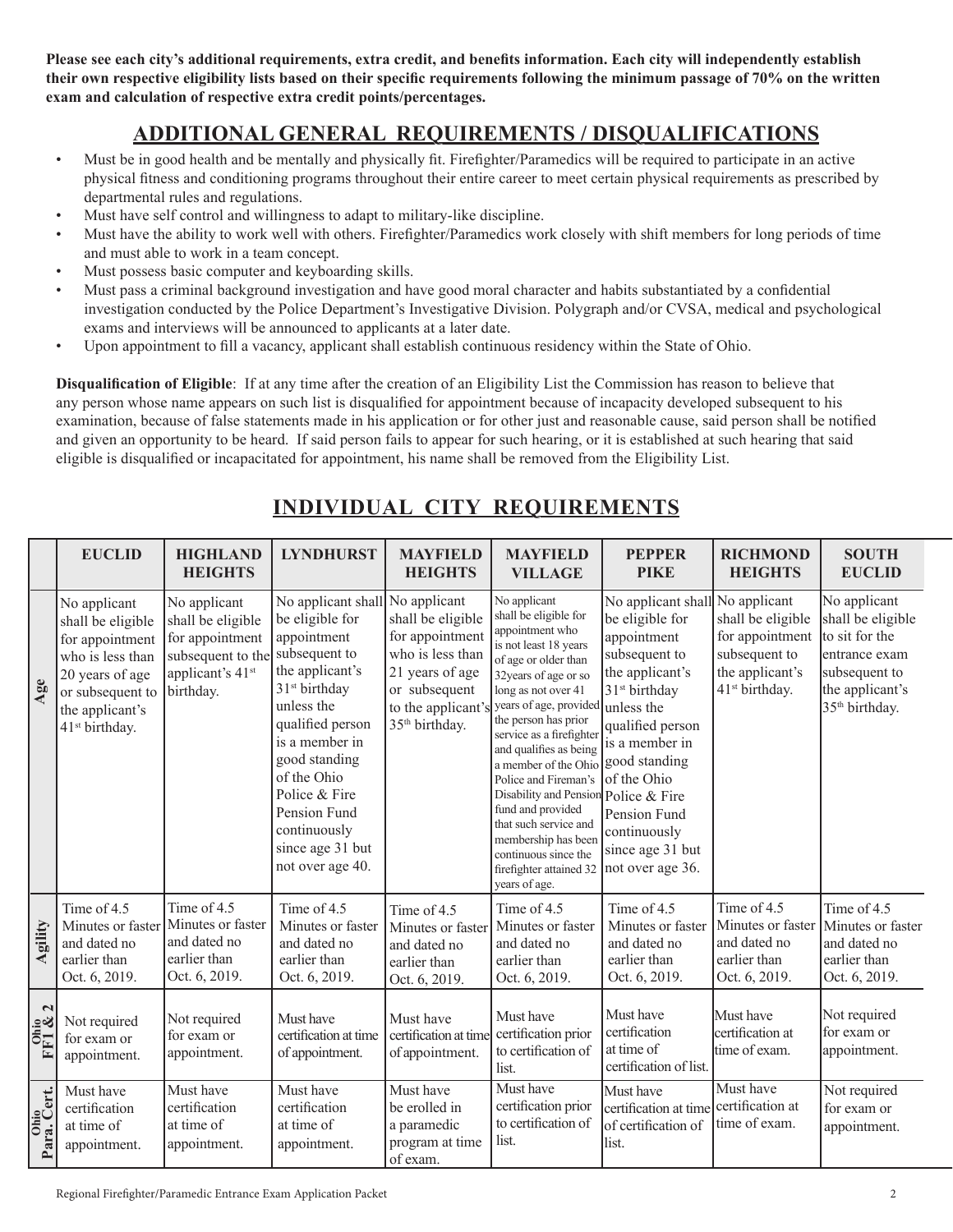### **INDIVIDUAL CITY EXTRA CREDIT**

|                                                     | <b>EUCLID</b>                                                                   | <b>HIGHLAND</b><br><b>HEIGHTS</b>                                                                                                                  | <b>LYNDHURST</b>                                                                              | <b>MAYFIELD</b><br><b>HEIGHTS</b>                                                                                   | <b>MAYFIELD</b><br><b>VILLAGE</b>                                                                                                                                                     | <b>PEPPER</b><br><b>PIKE</b>                                                           | <b>RICHMOND</b><br><b>HEIGHTS</b>                                                                                      | <b>SOUTH</b><br><b>EUCLID</b>                                     |
|-----------------------------------------------------|---------------------------------------------------------------------------------|----------------------------------------------------------------------------------------------------------------------------------------------------|-----------------------------------------------------------------------------------------------|---------------------------------------------------------------------------------------------------------------------|---------------------------------------------------------------------------------------------------------------------------------------------------------------------------------------|----------------------------------------------------------------------------------------|------------------------------------------------------------------------------------------------------------------------|-------------------------------------------------------------------|
| <b>College Degrees</b>                              | <b>Associate:</b><br>.5 Pts. Any Degree<br><b>Bachelor:</b><br>1 Pt. Any Degree |                                                                                                                                                    | <b>Associate:</b><br><b>Bachelor:</b><br>5 Pts. Any Degree 3%-Fire Science<br>or AAS in Fire. | <b>Associate:</b><br>or Public Safety<br><b>Bachelor:</b><br>or Public Safety                                       | <b>Associate:</b><br>2 Pts. Any Degree 2%-Fire Science 2 Pts. Any Degree 2%-Any Degree<br><b>Bachelor:</b><br>5 Pts. Any Degree<br><b>Masters:</b><br>8 Pts. Any Degree 5% Any Degree | Associate:<br>3%-AAS,<br>Firescience,<br>EMS, Emerg.<br>Management<br><b>Bachelor:</b> | Associate:<br>2 Pts. Any Degree<br><b>Bachelor:</b><br>3 Pts. Any Degree                                               |                                                                   |
| Resident   *Military<br>in City                     | 2 Points                                                                        | **Up to 4 Points                                                                                                                                   | 5 Points                                                                                      | 2%                                                                                                                  | 10 Points                                                                                                                                                                             | 7%                                                                                     | 2 Points                                                                                                               | 3 Points                                                          |
|                                                     |                                                                                 | 1 Points                                                                                                                                           |                                                                                               |                                                                                                                     |                                                                                                                                                                                       |                                                                                        | 1 Points                                                                                                               |                                                                   |
| Current City<br>Employee                            |                                                                                 | $P/T$ : Must have<br>a min of 1,000<br>logged hrs., with<br>HHFD, from date<br>of exam.<br>$1,000 = 1$ pt.<br>$1,500 = 3$ pts.<br>$2,000 = 5$ pts. |                                                                                               | F/T: 5% any<br>position in MH.<br>$P/T: 3%$ any<br>position in<br>MH including,<br>auxiliary or<br>seasonal worker. | $P/T$ : a credit of 2<br>pts, with a max<br>of 10 pts, will be<br>given for each<br>full year of the<br>first 5years of<br>service with the<br>MVFD.                                  |                                                                                        | $F/T$ : 1 pt. per<br>year for a min.<br>of 1 yr. of<br>RH auxiliary<br>firefighter service<br>up to a max of<br>2 pts. | $\overleftrightarrow{P}$ / $\overleftrightarrow{T}$ : Max 10 Pts. |
| Current<br>F/T Firefighter                          |                                                                                 |                                                                                                                                                    | ****5 Points                                                                                  |                                                                                                                     |                                                                                                                                                                                       |                                                                                        | 1 pt. for a<br>min. of 1 year<br>of full-time<br>related work<br>experience<br>(e.g., firefighter<br>or paramedic).    |                                                                   |
| $\mathbf{\Omega}$<br>PP <sub>1&amp;</sub>           | 1 Points                                                                        | 4 Points                                                                                                                                           |                                                                                               |                                                                                                                     |                                                                                                                                                                                       |                                                                                        |                                                                                                                        | 3 Points                                                          |
| Cap on  <br>Extra   Paramedic<br>Credit   Paramedic | 1 Pt. EMT<br>2 Pts. Paramedic                                                   |                                                                                                                                                    |                                                                                               |                                                                                                                     |                                                                                                                                                                                       |                                                                                        |                                                                                                                        | 5 Points                                                          |
|                                                     | None                                                                            | None                                                                                                                                               | 5 Points                                                                                      | 5%                                                                                                                  | None                                                                                                                                                                                  | 12%                                                                                    | None                                                                                                                   | None                                                              |

#### **To receive extra credit, the applicant must achieve at least a 70% on the written test.**

**\*** Any person who has served in the Military Service, as described in Ohio R.C. 124.23 and who files with the Civil Service Commission a form DD-214 or evidence of an honorable discharge.

**\*\*For Highland Heights:** applicant shall be granted additional points as follows: Less than 6 mths = 0; 6 – 12 mths. = 1, excess of 12 mths, up to, and including 24 mths. = 2; excess of 24 mths., up to, and including 36 mths. = 3; excess of 36 months or any duration where discharge is due to service related injury  $=$  4.

**\*\*\*For So. Euclid**: Two (2) points for each full year of the first five (5) years of service, with a maximum of ten (10) points. A "full year" shall be defined as having worked at least 2600 hours in a twelve (12) month period. Their hours shall be determined by a proration based upon such employee's annual hours worked divided by 2600 hours within a twelve (12) month period.

**\*\*\* For Lyndhurst:** In an original appointment examination for the Lyndhurst Fire Department, and upon submission by an applicant to the Commission of documentary proof acceptable to the Commission, five (5) additional points will be added to the final point score of the applicant: (a) who is (i) currently employed full-time as a Firefighter in Ohio and has at least one continue year of fulltime duty, or (ii) who is currently laid off as a Firefighter in Ohio for not more than a year from the date of receipt of application by the Commission; (b) who is currently not under any disciplinary action; and, (c) who first received the established passing grade.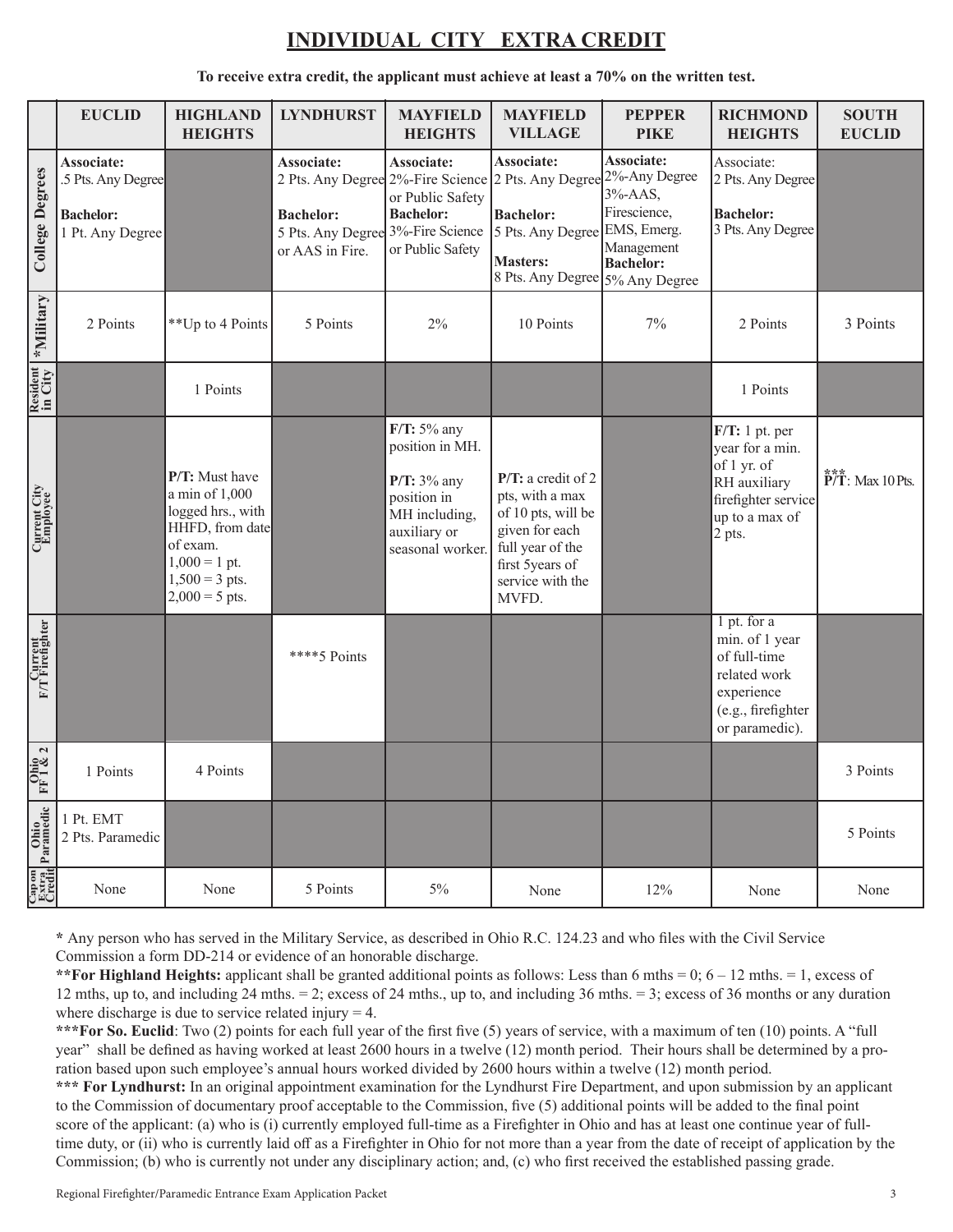### **KNOWLEDGE, SKILLS, AND ABILITIES TO BE LEARNED**

#### **Knowledge of:**

- Ohio and City of Employment Codes & Ordinances
- Fire Department of Employment Rules and Regulations
- Paramedic Protocols and Techniques
- Fire Report Writing
- Fire Control Theories, Methods and Procedures
- Basic Building Construction Methods
- Fire Prevention Theories, Policies and Procedures

#### **Ability and skill to:**

- Apply general rules to specific situations.
- Observe and react to events accurately and completely.
- Complete reports and necessary forms per fire department standards andrespond to all hazards and emergencies including but not limited to medical and fire emergencies.
- Must have fluent command of written and spoken English.
- Calmly handle sensitive or hostile public contacts.
- Operate motor vehicles during emergencies.
- Care for and use all prescribed equipment provided by the Fire Department.

### **NATURE OF WORK**

General Firefighter/Paramedic work is the protecting of life and property from fire, accidents, natural disasters or other occurrences where the intervention of the department and its personnel can limit, contain or prevent the loss of life and destruction of property.

A person appointed to the Fire Department will be expected to perform a wide range of activities including, but not limited to, fire suppression, fire prevention, arson investigation, paramedic duty and public relations. While some of the work is of a routine nature, such as maintenance of equipment, facilities, and training, Firefighter/Paramedics may on a moment's notice, be required to expend maximum physical effort and expose themselves to high hazard situations while performing fire suppression activities or they may be required to call upon their maximum mental powers when called to perform emergency medical treatment where the well-being and even the life of a victim could rest upon the treatment delivered by the Firefighter/Paramedic at the scene of an accident or sudden illness. Extreme weather conditions are also encountered by the Firefighter/Paramedic during the performance of duties, and exposure to contagious diseases does occur.

**Work Hazards:** A Firefighter/Paramedic must at times be exposed to high hazard situations while performing at fire and emergency scenes. Extreme weather conditions are also encountered by the Firefighter/Paramedic during the performance of duties, and exposure to contagious diseases does occur.

### **SALARY AND BENEFITS**

#### **Current starting salary in the participating Fire Departments ranges from \$50,121 to \$68,455.**

Salary and benefits as covered by the respective Union Collective Bargaining Agreement of each city.

Benefits include the following:

- Pension
- Uniforms
- Time and one-half for overtime
- Sick leave
- Funeral leave
- **Vacation**
- Paid holidays
- Medical insurance
- Paramedic premium (Excludes Richmond Heights)
- Longevity compensation (Excludes Pepper Pike)

Work week in the participating Fire Departments ranges from  $48 - 50$  hours per week.

### **EMPLOYMENT CONTRACT**

Each candidate, prior to appointment within one of the participating Fire Departments, is required to enter into an agreement with the city which sets forth certain conditions of employment. A basic agreement includes the following contractual conditions:

- Maintain a valid State of Ohio Paramedic Certification
- Maintain a current FF1 and FF2 State of Ohio Fire Training Certificate as a "State Certified Professional Firefighter"
- Maintain a valid State of Ohio driver's license
- Satisfactorily comply with the rules and regulations of the participating Fire Departments.
- Maintain specified minimum physical fitness standards.

• Repayment plan to repay the city for all basic training, special training, and educational courses provided to the employee should the employee voluntarily terminate his employment with the city within two years from the initial date of appointment.

Meet the respective cities residency requirements for employment.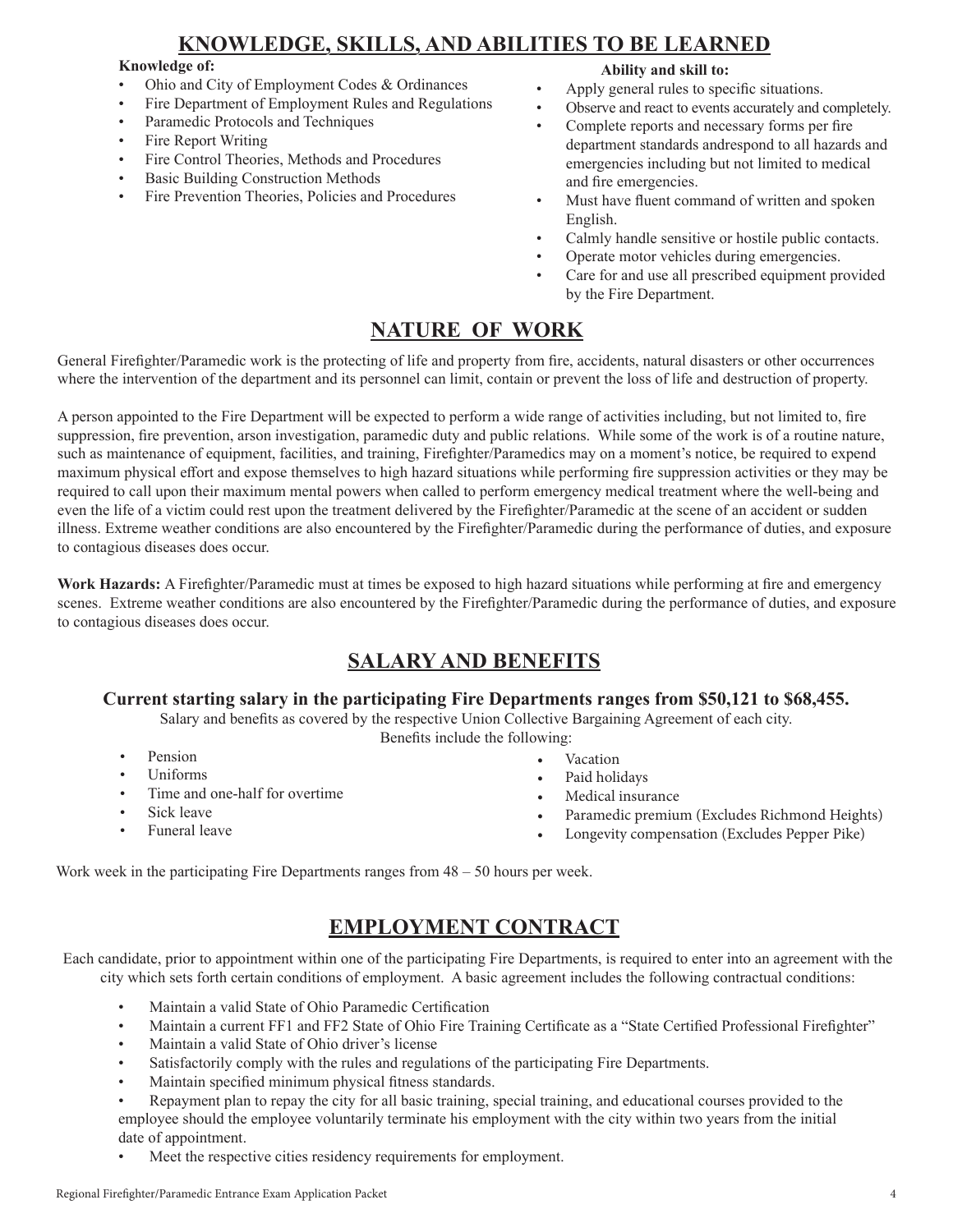### **SUMMARY**



#### **STEP II: Tri-C Physical Condition Exam (Agility)**

See page one for agility exam dates. It is the responsibility of the applicant to register and pay for the cost of the exam (\$60.00). The city will accept certificates of completion with a time of 4.5 Minutes or faster and dated within 1 year of agility test date.

The **ORIGINAL NOTARIZED CERTIFICATE** must be presented, **ALONG WITH A COPY** to be included in your file, at the time of filing the application.

#### **STEP III: Eligibility List**

Standing on the Eligibility List will be based on the applicant's written examination score and any additional points that applicant may be eligible for through either participating city. Each participating city will establish their own respective eligibility list. An applicant must receive a passing grade in the written exam (70%).The score in the written exam along with any additional points will determine placement on the list.

#### **STEP IV: Employment, Character, Background Investigation Polygraph and/or Certified Voice Stress Analysis.**

Candidates eligible for consideration for appointment to a vacancy shall be subject to an investigation of personal history, a thorough extensive background investigation, a polygraph and/or CVSA or any other type of truth verification exam as approved by the Commission, examination and personal interviews. The Civil Service Commission will review all applications and background and will not certify any candidate who does not meet the qualifications as set forth herein.

#### **STEP V: Oral Interviews for candidates presented to Appointing Authority**

Candidates who are certified by the Commission will be interviewed by the Appointing Authority and/or his designees.

#### **STEP VI: Conditional Offer of Appointment**

Conditional offers of appointment is subject to successful completion of Steps IV & V.

#### **STEP VII: Medical Examination and Evaluation of Physical Health, Fitness and Capacity, Psychological Examination**

Following conditional offer of employment, appointee shall be required to successfully complete a comprehensive medical examination and a psychological examination which will be paid for by the City. Firefighters will be required to meet all requirements of NFPA 1582, 2018 Edition, Chapter 6, "Medical Evaluations of Candidates." The medical and psychological examination will involve and include job related medical and psychological tests, examinations and review of medical and psychological history to determine each applicant's condition and fitness to perform the tasks demanded by the position. Dates of medical and psychological examination will be announced at a later date.

#### **THE CIVIL SERVICE COMMISSION DOES NOT ASSUME RESPONSIBILITY FOR LOCATING CANDIDATES WHO HAVE CHANGED THEIR ADDRESS. THE BURDEN OF REPORTING CHANGES OF MAILING ADDRESS AND PHONE NUMBERS RESTS WITH THE APPLICANT.**

**SUBMISSION OF FALSE INFORMATION WILL RESULT IN DISQUALIFICATION FROM THE EXAMINATION AND/OR APPOINTMENT**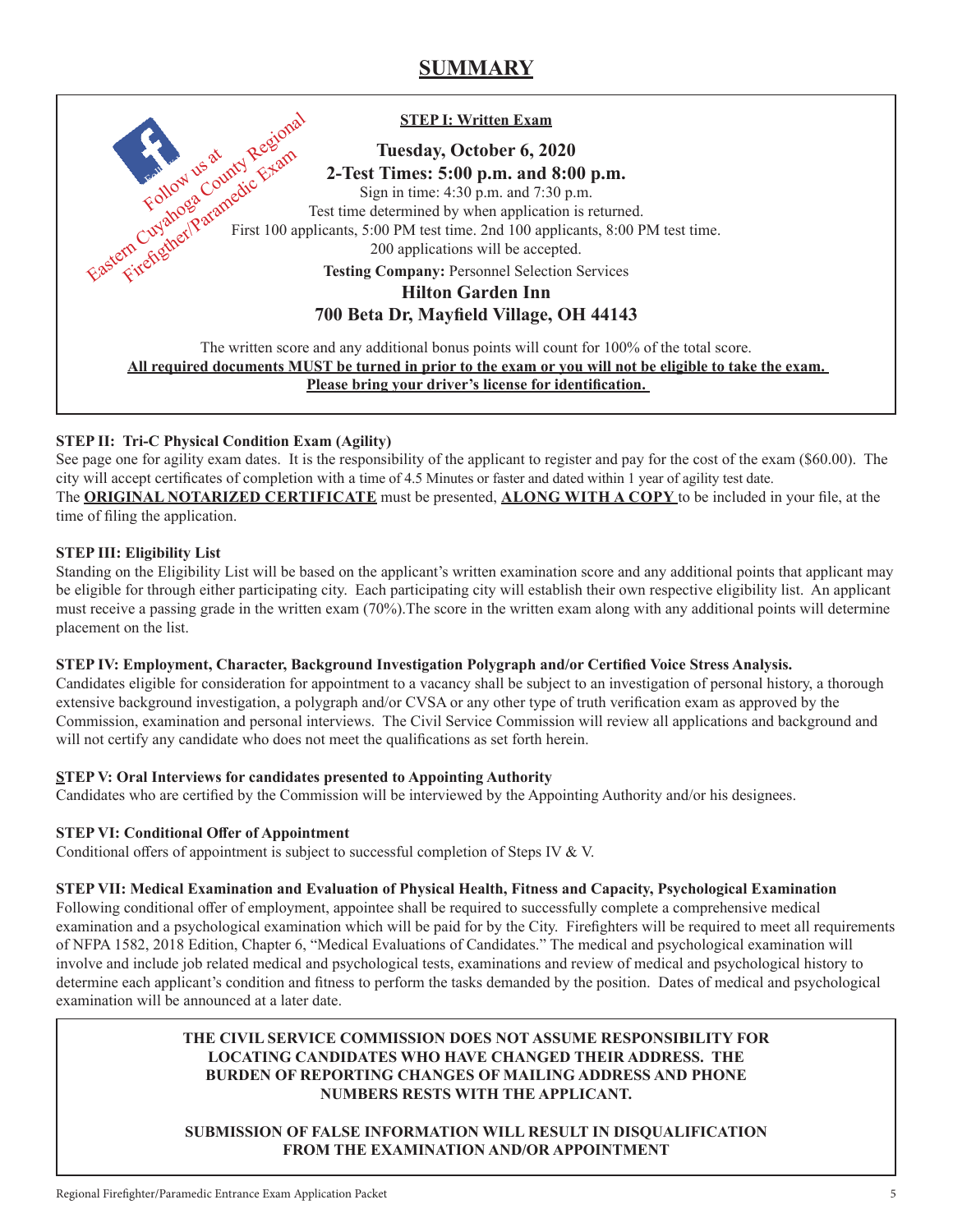This page is intentionally blank.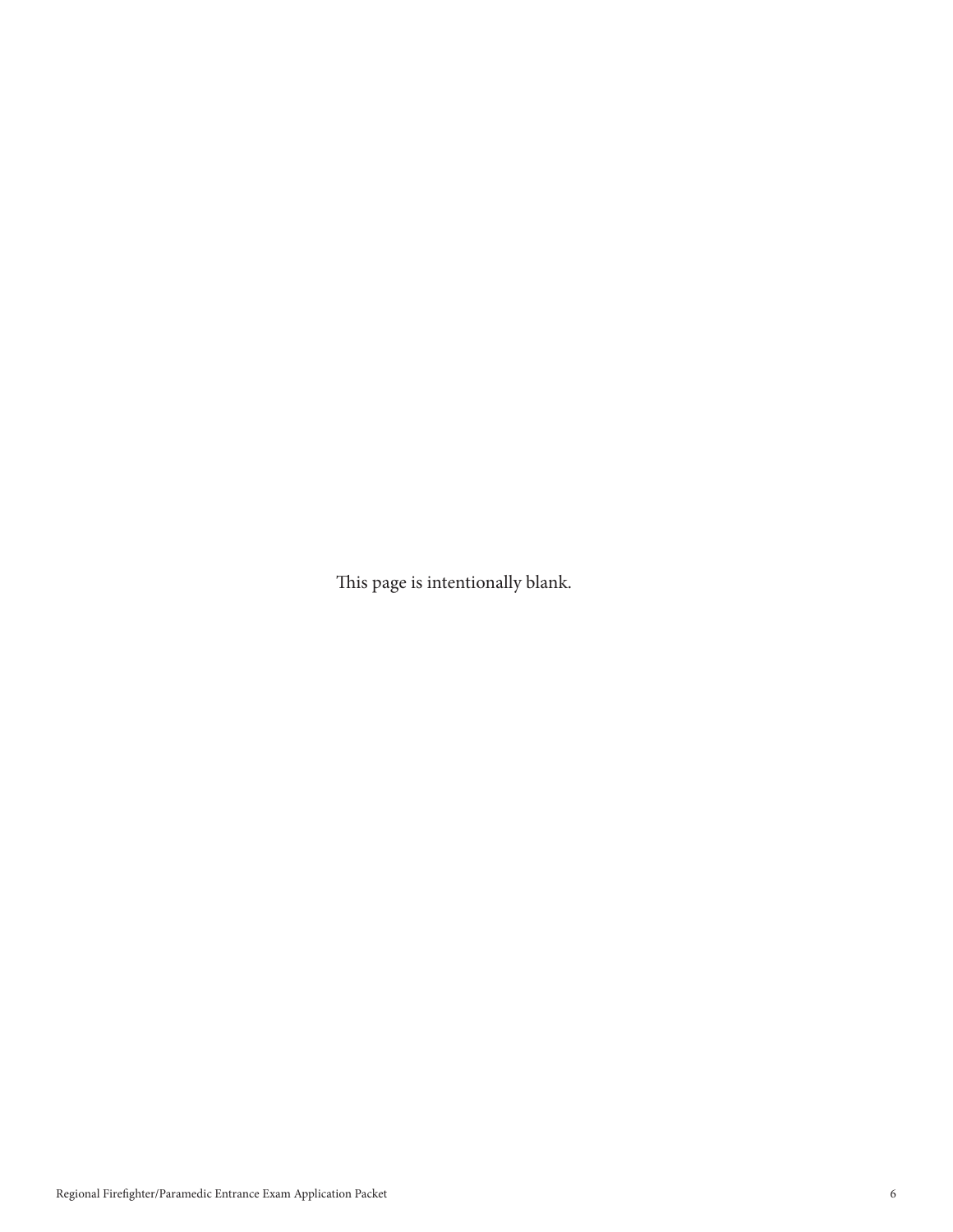# APPLICATION for Regional Firefighter/Medic Exam

### Presented by the Civil Service Commissions of the cites of

| <b>Euclid</b> | <b>Highland</b><br><b>Heights</b> | Lyndhurst | <b>Mayfield</b><br><b>Heights</b> | <b>Mayfield</b><br>Village | Pepper<br><b>Pike</b> | <b>Richmond</b><br><b>Heights</b> | <b>South</b><br><b>Euclid</b> |
|---------------|-----------------------------------|-----------|-----------------------------------|----------------------------|-----------------------|-----------------------------------|-------------------------------|
|               |                                   |           | MAYFIELA.                         |                            | PEPPER<br>FIRE DEPT.  | FIRE                              |                               |

#### **RETURN COMPLETED APPLICATION WITH REQUIRED DOCUMENTATION TO CITY OF LYNDHURST CIVIL SERVICE OFFICE, 5301 MAYFIELD ROAD, LYNDHURST, OH 44124.**

| NAME: |                                                                                                                                      |               |                                                                                               |          |  |  |  |  |
|-------|--------------------------------------------------------------------------------------------------------------------------------------|---------------|-----------------------------------------------------------------------------------------------|----------|--|--|--|--|
|       | (Last)                                                                                                                               | (First)       | (Middle)                                                                                      |          |  |  |  |  |
|       | DATE OF BIRTH:<br>(Month/Day/Year)                                                                                                   |               | <b>CURRENT AGE:</b><br>(At Time of Filing)                                                    |          |  |  |  |  |
|       |                                                                                                                                      |               |                                                                                               |          |  |  |  |  |
|       | MAILING ADDRESS:<br>(Street Address)                                                                                                 |               | (Apt No.)                                                                                     |          |  |  |  |  |
|       |                                                                                                                                      |               |                                                                                               |          |  |  |  |  |
|       |                                                                                                                                      |               |                                                                                               |          |  |  |  |  |
|       | (City)                                                                                                                               | (State)       | (Zip Code)                                                                                    |          |  |  |  |  |
|       |                                                                                                                                      |               |                                                                                               |          |  |  |  |  |
|       | (Primary Phone)                                                                                                                      | (Other Phone) | (E-mail Address) MUST PROVIDE EMAIL                                                           |          |  |  |  |  |
|       |                                                                                                                                      |               |                                                                                               |          |  |  |  |  |
| 1)    | Did you graduate from High School or obtain a General Education Development Certificate (GED)? Yes                                   |               |                                                                                               | $\rm No$ |  |  |  |  |
|       | If answer is yes, complete the following:                                                                                            |               |                                                                                               |          |  |  |  |  |
|       |                                                                                                                                      |               |                                                                                               |          |  |  |  |  |
|       | (Name of High School)                                                                                                                |               | (Date of Graduation)                                                                          |          |  |  |  |  |
|       | <b>DOCUMENT NEEDED:</b> A copy of your high school diploma or a letter from your high school stating the date of your                |               | graduation, or your GED Certificate must be presented at the time of filing this application. |          |  |  |  |  |
| 2)    | Are you a citizen of the United States?                                                                                              | $Yes$ $\Box$  | $No$ $\Box$                                                                                   |          |  |  |  |  |
|       | <b>DOCUMENT NEEDED:</b> A copy of your birth certificate, passport, certificate of naturalization, or certificate<br>of citizenship. |               |                                                                                               |          |  |  |  |  |
| 3)    | Do you have a valid Driver's License?                                                                                                | $Yes \Box$    | No.                                                                                           |          |  |  |  |  |
|       | <b>DOCUMENT NEEDED:</b> A copy of your current valid Driver's License must be presented at the time of filing this<br>application.   |               |                                                                                               |          |  |  |  |  |